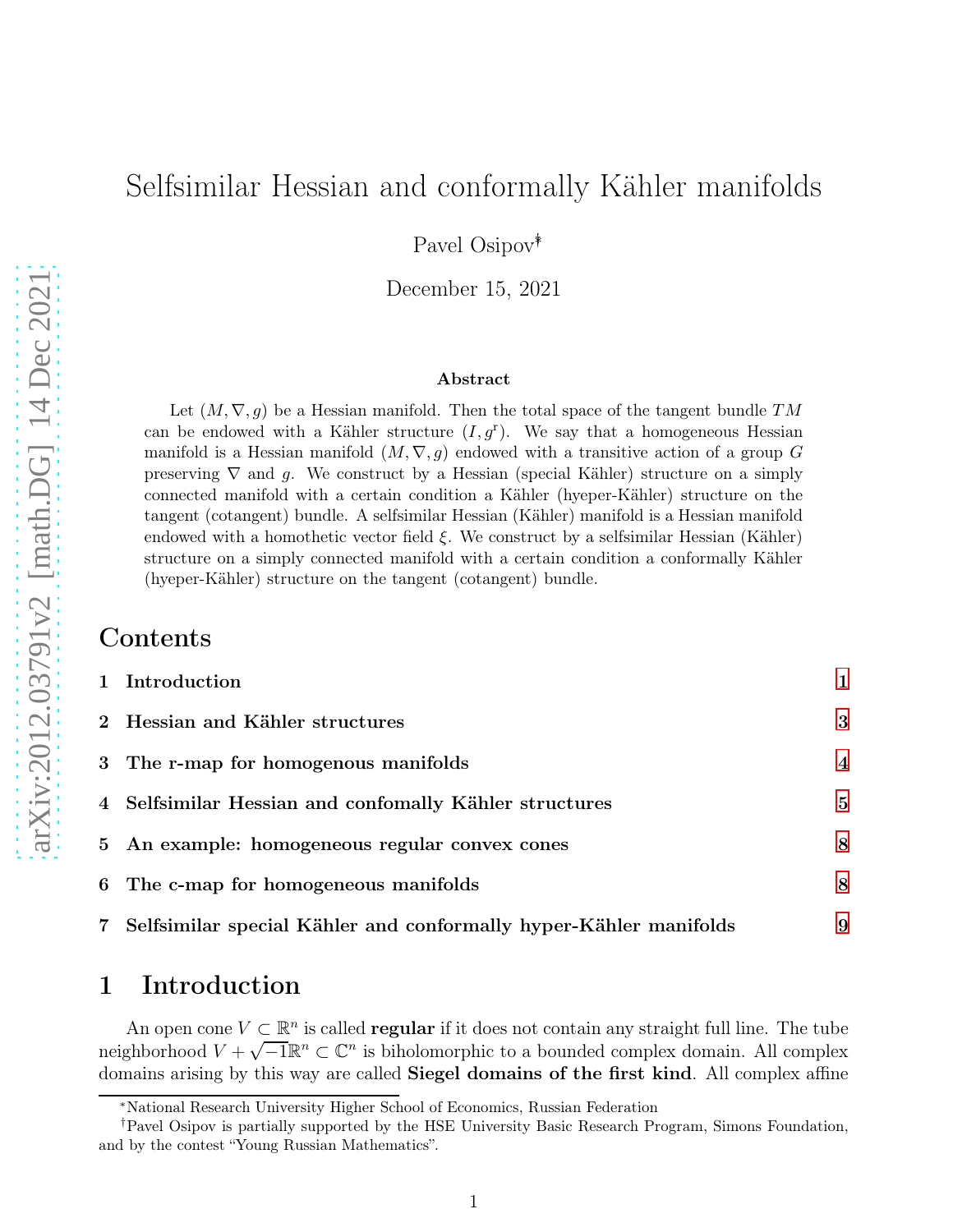automorphisms of  $V + \sqrt{-1}\mathbb{R}^n \subset \mathbb{C}^n$  can be written in the form  $x + \sqrt{-1}y \to Ax + \sqrt{-1}(Ax + b)$ where A is a linear automorphism of V and  $b \in \mathbb{R}^n$ . We consider linear automorphisms of cones and complex affine automorphisms of Siegel domains of the first kind. In these assumptions,  $V + \sqrt{-1}\mathbb{R}^n$  is homogeneous if and only if V is homogeneous. Any homogeneous Siegel domain of the first kind admits an invariant K¨ahler structure (see [\[VGP\]](#page-10-0) or [\[C\]](#page-9-0)).

In this paper we modify the construction of invariant Kähler structures on Siegel domains of the first kind and get a construction of a certain class of homogeneous conformally Kähler manifolds. In particular, we confirm that homogeneous Siegel domains of the first kind admit invariant conformally Kähler structures.

A flat affine manifold is a differentiable manifold equipped with a flat, torsion-free connection. Equivalently, it is a manifold equipped with an atlas such that all translation maps between charts are affine transformations (see [\[FGH\]](#page-10-1) or [\[Sh\]](#page-10-2)). A Hessian manifold is an affine manifold with a Riemannian metric which is locally equivalent to a Hessian of a function. Any Kähler metric can be locally defined as a complex Hessian  $\partial \bar{\partial} \varphi$ . Thus, the Hessian geometry is a real analogue of the Kähler one.

Hessian manifolds have many different applications: in supersymmetry ([\[CMMS1\]](#page-9-1), [\[CM\]](#page-9-2),  $|AC|$ ), in convex programming  $(|N|, |NN|)$ , in the Monge-Ampère Equation  $(|F1|, |F2|, |Gu|)$ , in the WDVV equations ([\[T\]](#page-10-7)).

A Kähler structure  $(I, g^r)$  on TM can be constructed by a Hessian structure  $(\nabla, g)$  on M (see [\[Sh\]](#page-10-2)). The correspondence

r : {Hessian manifolds}  $\rightarrow$  {Kähler manifolds}

$$
(M,\nabla,g) \quad \rightarrow \quad (TM,I,g^{\text{r}})
$$

is called the (affine) r-map. In particular, this map associates some special Kähler manifolds to special real manifolds (see [\[AC\]](#page-9-3)). In this case, r-map describes a correspondence between the scalar geometries for supersymmetric theories in dimension 5 and 4. See [\[CMMS1\]](#page-9-1) for details on the r-map and supersymmetry.

Any regular cone admits a function  $\varphi$  called **characteristic function** such that  $g_{can}$  = Hess ( $\ln \varphi$ ) is a Hessian metric which is invariant with respect to all automorphisms of the cone. ([\[V\]](#page-10-8)). The r-map constructs an invariant Kähler structure  $(I, g_{can}^r)$  on  $TV \simeq V \oplus \sqrt{-1}\mathbb{R}^n$ . Thus, any homogeneous Siegel domain of the first kind admits an invariant Kähler structure. The Kähler potential of  $g_{can}^{\rm r}$  equals  $4\pi^*$  (ln  $\varphi$ ).

The construction of the invariant Kähler structure on  $V \oplus \sqrt{-1}\mathbb{R}^n$  is well known (see [\[VGP\]](#page-10-0) or [\[C\]](#page-9-0)). We modify this construction. A (globally) conformally Kähler manifold  $(M, I, \omega)$ is a complex manifold endowed with Riemannian metric g which is (globally) conformally equivalent to a Kahler one. We consider the metric  $g_{con}$  = Hess  $\varphi$  on a regular homogeneous cone V. This metric is invariant under  $\text{Aut}(V) \cap \text{SL}(\mathbb{R}^n)$  and coincides with  $g_{can}$  on the hypersurface  $\{\varphi(x) = 1\}$ . The dilation  $x \mapsto qx$  acts on  $g_{con}$  by  $\lambda_q^*$  $_q^*g_{con} = q^{-n}g_{con}$ . The Kähler metric  $g_{con}^r$  on  $V \oplus \sqrt{-1}\mathbb{R}^n$  constructed by the r-map is not invariant but it is conformally equivalent to the invariant Riemannian metric  $r^{-2}g_{\rm con}^{\rm r}$  on the homogeneous domain  $V \times \sqrt{-1}\mathbb{R}^n$ . Thus, Siegel domains of the first kind admit two different invariant structures: Kähler and conformally Kähler.

We generalize this construction to selfsimilar Hessian manifolds. A selfsimilar Hessian manifold is a Hessian manifold endowed with a homothetic vector field generating a flow of affine automorphisms. For example, an *n*-dimansional regular convex cone  $(V, g_{con})$  endowed with a field  $-\frac{2}{n}$  $\frac{2}{n} \sum x^i \frac{\partial}{\partial x^i}$  is a selfsimilar Hessian manifold.

The main result of the paper is the following.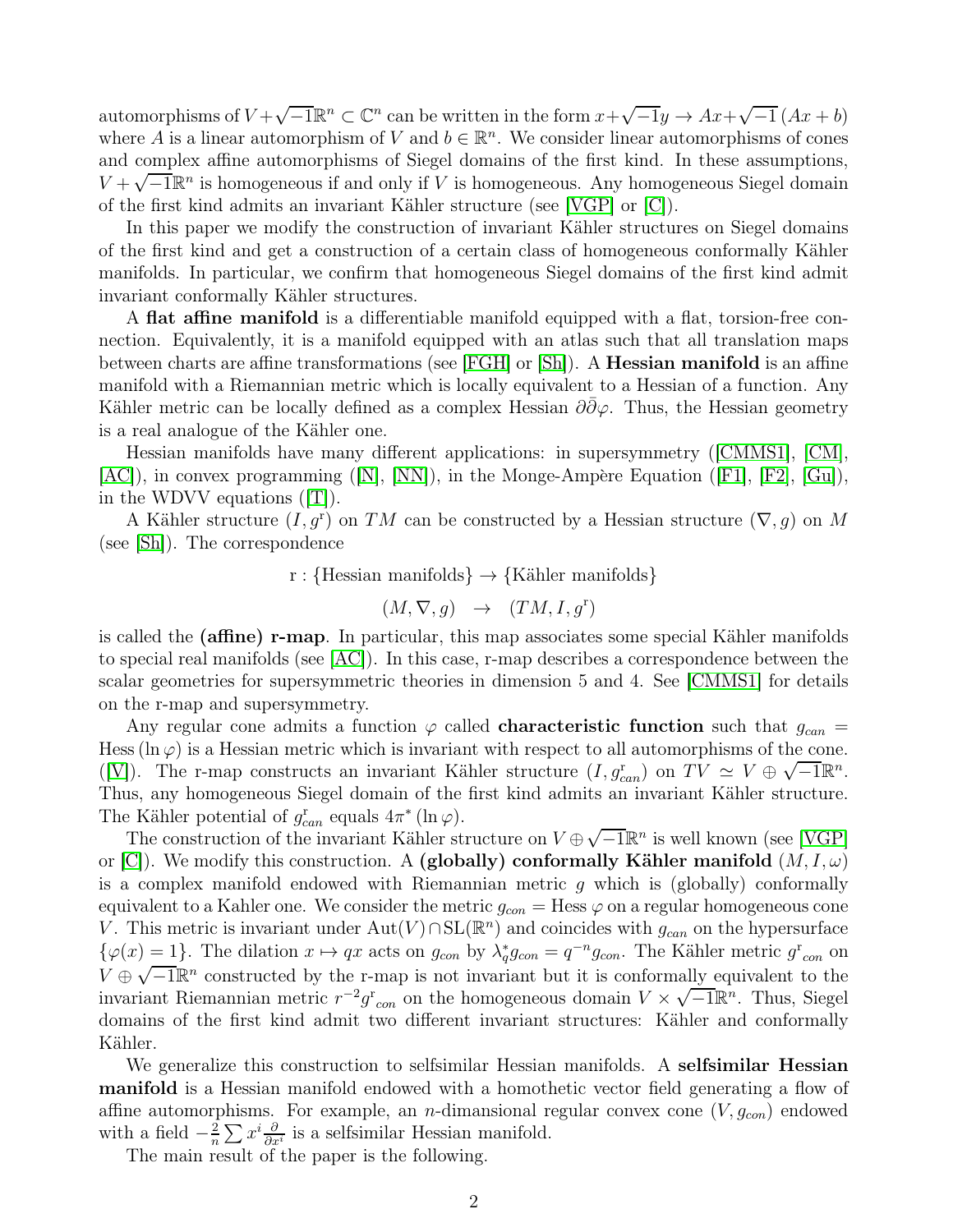**Theorem 1.1.** Let  $(M, \nabla, g, \xi)$  be a simply connected selfsimilar Hessian manifold such that  $\xi$  is complete and G be the group of affine isometries of  $(M, \nabla, g)$  preserving  $\xi$ . Suppose that G acts simply transitively on the level line  $\{g(\xi,\xi)=1\}$ . Then TM admits a homogeneous conformally Kähler structure.

Also, we adapt our construction for the c-map. A special Kähler manifold  $(M, I, g, \nabla)$ is a Kähler manifold  $(M, I, g)$  endowed with a torsion free symplectic connection  $\nabla$  such that such that g is a Hessian metric with respect to g (see [\[ACD\]](#page-9-5)).

A hyper-Kähler structure  $(I_1, I_2, I_3, g^c)$  on  $T^*M$  can be constructed by a special Kähler structure  $(I, g, \nabla)$  on M. The correspondence

c : {Special Kähler manifolds manifolds}  $\rightarrow$  {hyper-Kähler manifolds}

 $(M, I, g, \nabla) \rightarrow (T^*M, I_1, I_2, I_3, g^c)$ 

is called the (affine) c-map. r-map describes a correspondence between the scalar geometries for supersymmetric theories in dimension 4 and 3. See [\[CMMS2\]](#page-9-6) and [\[ACM\]](#page-9-7) for details on the r-map

A selfsimilar special Kähler manifold is a special Kähler manifold  $(M, I, g, \nabla)$  endowed with an affine vector field  $\xi$  satisfying  $\mathcal{L}_{\xi}g = 2g$ . For example, any conic special Kähler manifold is selfsimilar special Kähler (see [\[ACM\]](#page-9-7) for the definition).

**Theorem 1.2.** Let  $(M, I, q, \nabla, \xi)$  be a selfsimilar special Kähler manifold, such that  $\xi$  is complete and G the group of affine holomorphic isometries of  $(M, I, g, \nabla)$  preserving  $\xi$ . Suppose that G acts simply transitively on the level line  $\{g(\xi,\xi)=1\}$ . Then  $T^*M$  admits a homogeneous conformally hyper-Kähler structure.

## <span id="page-2-0"></span>2 Hessian and Kähler structures

Definition 2.1. A flat affine manifold is a differentiable manifold equipped with a flat, torsion-free connection. Equivalently, it is a manifold equipped with an atlas such that all translation maps between charts are affine transformations (see [\[FGH\]](#page-10-1)).

**Definition 2.2.** A Riemannianian metric g on a flat affine manifold  $(M, \nabla)$  is called to be a **Hessian metric** if g is locally expressed by a Hessian of a function

$$
g = \text{Hess }\varphi = \frac{\partial^2 \varphi}{\partial x^i \partial x^j} dx^i dx^j,
$$

where  $x^1, \ldots, x^n$  are flat local coordinates. A **Hessian manifold**  $(M, \nabla, g)$  is a flat affine manifold  $(M, \nabla)$  endowed with a Hessian metric q. (see [\[Sh\]](#page-10-2)).

Let U be an open chart on a flat affine manifold M, functions  $x^1, \ldots, x^n$  be affine coordinates on U, and  $x^1, \ldots, x^n, y^1, \ldots, y^n$  be the corresponding coordinates on TU. Define the complex structure I by  $I(\frac{\partial}{\partial x^i}) = \frac{\partial}{\partial y^i}$ . Corresponding complex coordinates are given by  $z^i = x^i + \sqrt{-1}y^i$ . The complex structure  $\tilde{I}^{\prime}$  does not depend on a choice of flat coordinates on U. Thus, in this way, we get a complex structure on the TM.

Let  $\pi : TM \to M$  be a natural projection. Consider a Riemannian metric g on M given locally by

$$
g_{i,j}dx^idx^j.
$$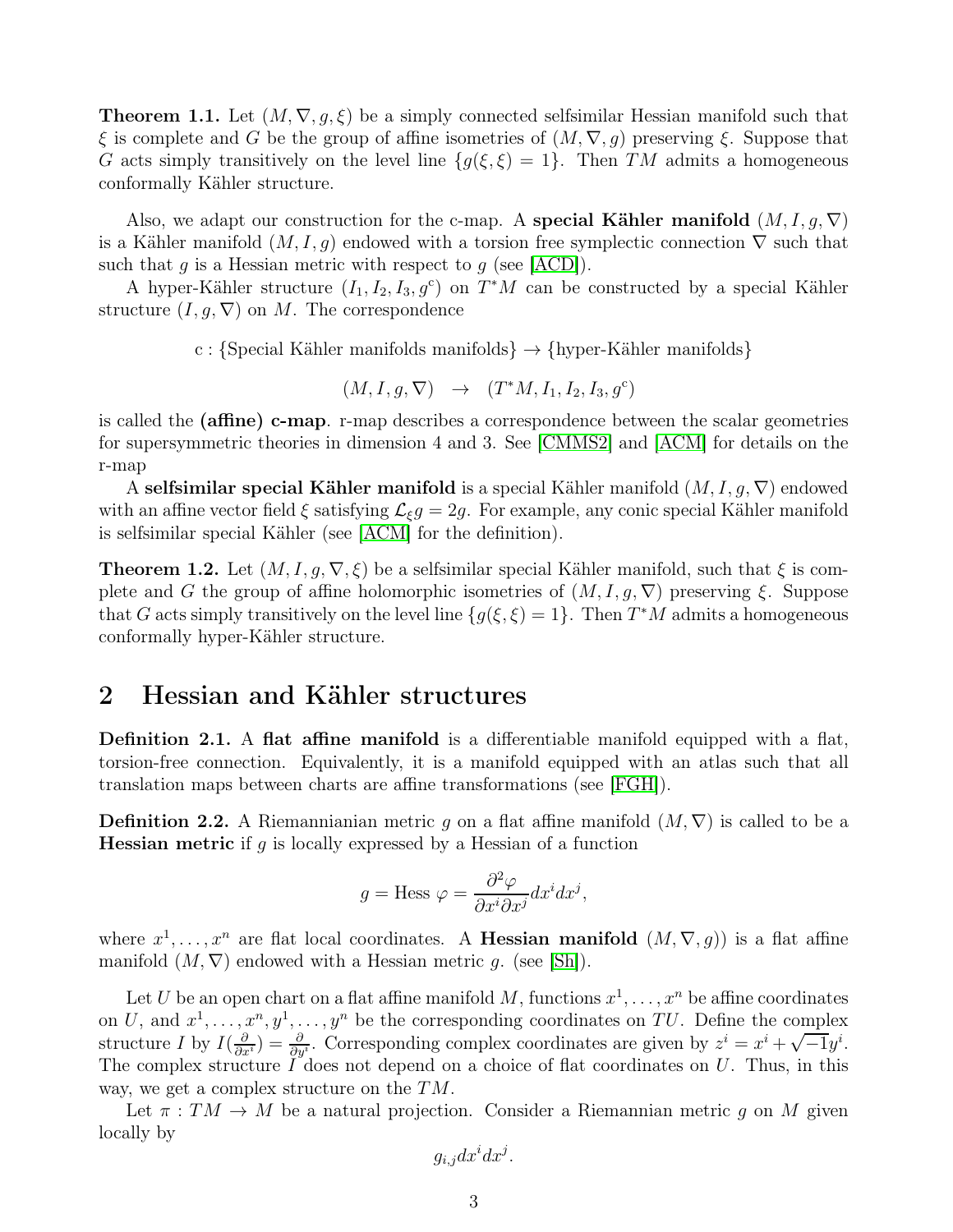Define a bilinear form  $g^{\text{r}}$  on  $TM$  by

$$
g^{\mathrm{r}} = \pi^* g_{i,j} \left( dx^i dx^j + dy^i dy^j \right)
$$

or, equivalently,

<span id="page-3-2"></span>
$$
g^{r}(X,Y) = (\pi^{*}g)(X,Y) + (\pi^{*}g)(IX, IY),
$$
\n(2.1)

for any  $X, Y \in T(TM)$ .

<span id="page-3-1"></span>**Proposition 2.3** ([\[Sh\]](#page-10-2), [\[AC\]](#page-9-3)). Let M be a flat affine manifold, g and  $g^r$  as above. Then the following conditions are equivalent:

- (i)  $q$  is a Hessian metric.
- (ii)  $g^r$  is a Kähler metric.

Moreover, if  $g = \text{Hess}\varphi$  locally then  $g^r$  is equal to a complex Hessian

$$
g^{\mathbf{r}} = \text{Hess}_{\mathbb{C}}(4\pi^*\varphi) = \partial\bar{\partial}(4\pi^*\varphi).
$$

**Definition 2.4.** The metric  $g^r$  is called a **Kähler metric associated to** g. The correspondence which associates the Kähler manifold  $(TM, g<sup>r</sup>)$  to a Hessian manifold  $(M, g)$  is called the (affine)  $r$ -map (see  $[AC]$ ).

## <span id="page-3-0"></span>3 The r-map for homogenous manifolds

**Definition 3.1.** Let G be a group of affine automorphisms of a simply connected affine manifold M and  $\phi$  be the corresponding action. Then there is an affine action  $\theta$  of the group G on  $\mathbb{R}^n$ and a G-equivariant local affine diffeomorphism

$$
\mathrm{dev}:M\to\mathbb{R}^n
$$

called the **development map** [\[Go\]](#page-10-9). The G-equivariance means that for any  $g \in G$  we have the following diagram

$$
M \xrightarrow{\text{dev}} \mathbb{R}^n
$$

$$
\downarrow \phi(g) \qquad \qquad \downarrow \theta(g)
$$

$$
M \xrightarrow{\text{dev}} \mathbb{R}^n
$$

Note that the development map can be not injective: if  $dev(p) = dev(q)$  then for any  $q \in G$  we have dev  $(\phi_g(p)) = \text{dev}(\phi_g(q)).$ 

A flat connection  $\nabla$  on a simply connected manifold M sets a trivialization  $TM \simeq M \times \mathbb{R}^n$ . Since the development map is defined we can consider any tangent vector from  $T(TM)$  $T(M \times \mathbb{R}^n)$  as a vector  $X \times Y \in \mathbb{R}^n \times \mathbb{R}^n$ . The complex structure described in the previous section acts by the rule  $I(X \times Y) = -Y \times X$ .

Define an action  $\psi$  of  $G \ltimes_{\theta} \mathbb{R}^n$  on  $TM \simeq M \times \mathbb{R}^n$  by

$$
\psi_{a\ltimes_{\theta} u}(m\times v)=\phi_a(m)\times (\theta_a(v)+u)\,,
$$

where  $a \in G, m \in M$ , and  $u, v \in \mathbb{R}^n$ ,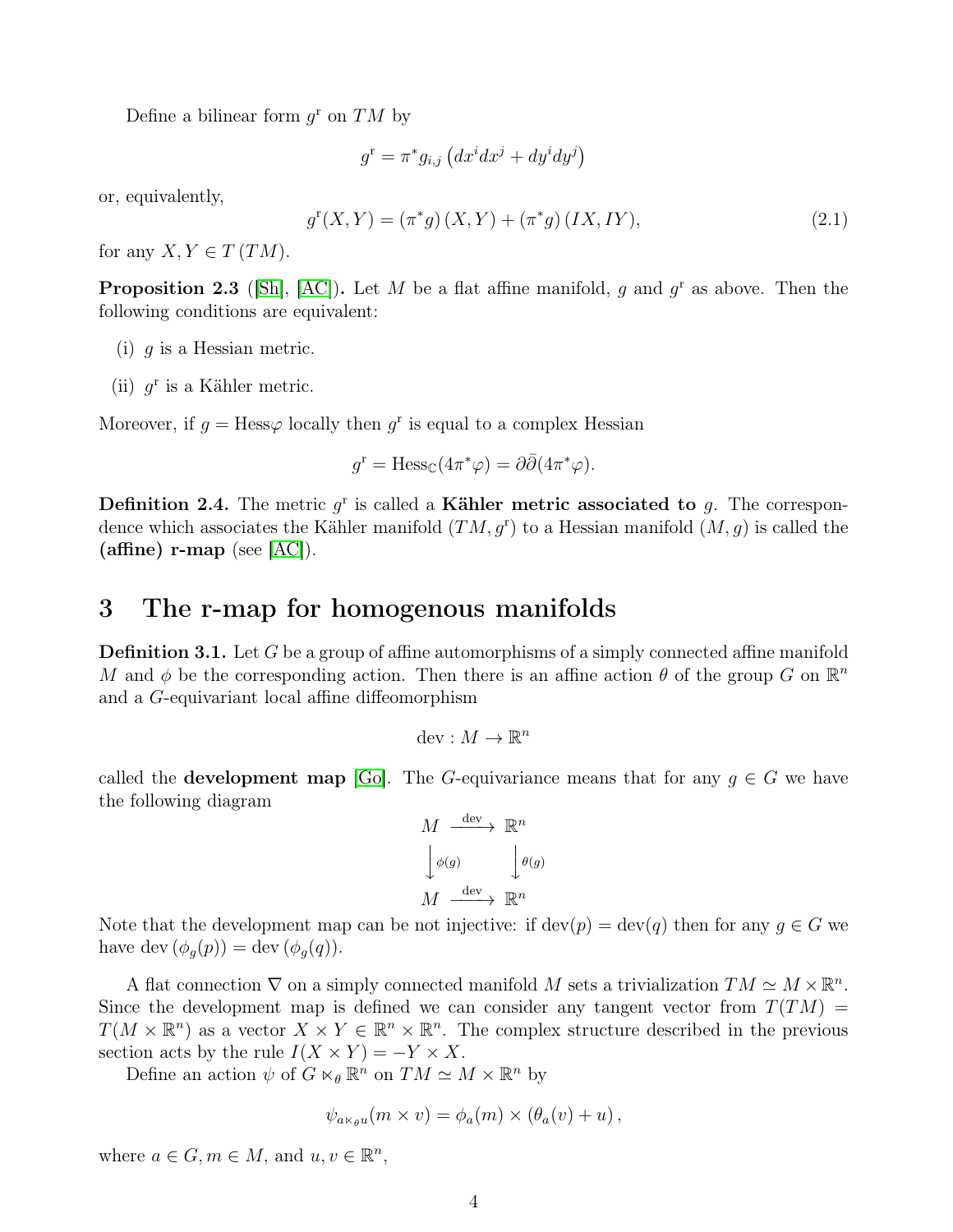<span id="page-4-2"></span>**Proposition 3.2.** Let  $G, M, \psi, \theta$  be as above. Then the complex structure I on TM constructed from the affine structure on M is  $G \ltimes_{\theta} \mathbb{R}^n$ -invariant.

*Proof.* Since there is the affine immersion dev :  $M \to \mathbb{R}^n$ , it is enough to prove the proposition for  $M \subset \mathbb{R}^n$ . In this case, action  $\phi$  and  $\theta$  define the same affine automorphism of  $\mathbb{R}^n$  for any  $g \in G$ . The action  $\psi$  of G on any tangent vector  $X \times Y \in TM \times \mathbb{R}^n$  is defined by

$$
\psi_g(X \times Y) = A_g X \times A_g Y,
$$

where  $A_g$  is a linear part of an affine action  $\phi_g$  on  $\mathbb{R}^n$ . The complex structure I is defined by  $I(X \times Y) = -Y \times X$ . Therefore, the action  $\phi$  preserves the complex structure.  $\Box$ 

<span id="page-4-1"></span>**Theorem 3.3.** Let  $(M, \nabla, g)$  be a simply connected Hessian manifold,  $(I, g^{\text{r}})$  the corresponding Kähler structure on  $TM = M \times \mathbb{R}^n$ , G the group of affine isometries of  $(M, \nabla, g)$ ,  $\theta$  the action of G on  $\mathbb{R}^n$ , and  $\psi$  be the action of  $G \ltimes_{\theta} \mathbb{R}^n$  as above. Then the Kähler structure  $(I, g^{\mathsf{r}})$  is invariant under the action  $\psi$  of  $G \ltimes_{\theta} \mathbb{R}^{n}$ . In particular, if  $(M, \nabla, g)$  is a homogeneous Hessian manifold for the group G then TM is a homogeneous Kähler manifold for the group  $G \ltimes_{\theta} \mathbb{R}^n$ .

Remark 3.1. Theorem [3.3](#page-4-1) is known in the case of symmetric homogeneous Hessian manifold. Any simply connected symmetric homogeneous Hessian manifold is a direct product of flat space  $\left(\mathbb{R}^k,\sum_{i=1}^k (dx^i)^2\right)$  and a regular convex cone  $(V,g_{can})$  ([\[Sh\]](#page-10-2)). As we say in the introduction invariant Kähler metric on  $TV \simeq V + \sqrt{-1}\mathbb{R}^n$  is described in [\[VGP\]](#page-10-0).

*Proof of Theorem [3.3.](#page-4-1)* According to Proposition [3.2,](#page-4-2) the complex structure I is  $G \ltimes_{\theta} \mathbb{R}^{n}$ invariant.

By Proposition [2.3,](#page-3-1)  $g^r$  is is locally expressed by Hess $\mathcal{L}(4\pi^*\varphi)$ . The subgroup  $\{e\} \ltimes \mathbb{R}^n$  $G \ltimes_{\theta} \mathbb{R}^n$  acts acts trivially on the first factor of the product  $M \times \mathbb{R}^n$ . The function  $\pi^*\varphi$  depends only on the first factor of  $M \times \mathbb{R}^n$ . Hence,  $g^r = \text{Hess}_{\mathbb{C}}(4\pi^*\varphi)$  is invariant under the action of  ${e} \times_{\theta} \mathbb{R}^n \subset G \ltimes_{\theta} \mathbb{R}^n$ .

By [\(2.1\)](#page-3-2),  $g^{r}(X,Y) = \pi^{*}g(X,Y) + \pi^{*}g(IX,IY)$ . Moreover, g is invariant under the action of  $G = G \ltimes_{\theta} 0$ . Hence,  $\pi^*g$  is invariant under the action of  $G \ltimes 0 \subset G \ltimes_{\theta} \mathbb{R}^n$ . Thus,  $g^r$  is  $G \ltimes 0$ -invariant. Therefore,  $g^r$  is  $G \ltimes_{\theta} \mathbb{R}^n$ -invariant.

Actions of subgroups  $\{e\} \ltimes_{\theta} \mathbb{R}^n$  and  $G \ltimes_{\theta} 0 \subset G \ltimes_{\theta} \mathbb{R}^n$  preserve the Kähler structure  $(I, g^r)$ . Since these subgroups generate  $G \ltimes_{\theta} \mathbb{R}^n$ , the Kähler structure  $(I, g^{\mathbf{r}})$  is  $G \ltimes_{\theta} \mathbb{R}^n$ -invariant.

#### $\Box$

## <span id="page-4-0"></span>4 Selfsimilar Hessian and confomally Kähler structures

**Definition 4.1.** A field  $\xi$  on an affine manifold  $(M, \nabla)$  is called **affine** if the flow along  $\xi$ preserves the connection ∇.

<span id="page-4-3"></span>**Proposition 4.2.** Let  $\xi$  be an affine field on a simply connected affine manifold  $(M, \nabla)$ . Then there exists a vector field  $\hat{\xi}$  on  $\mathbb{R}^n$  such that

$$
\operatorname{dev}_*\xi = \hat{\xi}.
$$

*Proof.* The field  $\xi$  defines an infinitesimal affine automorphism A of M. Since any affine automorphisms of M sets an affine automorphism B of  $\mathbb{R}^n$  (see Definition [3.2\)](#page-4-2), A sets an infinitesimal affine automorphism of  $\mathbb{R}^n$ . Since the developing map is  $\mathrm{Aut}(M,\nabla)$ -equivariant, the field  $\hat{\xi}$  of the infinitesimal affine affine automorphism B satisfies dev<sub>\*</sub> $\xi = \xi$ .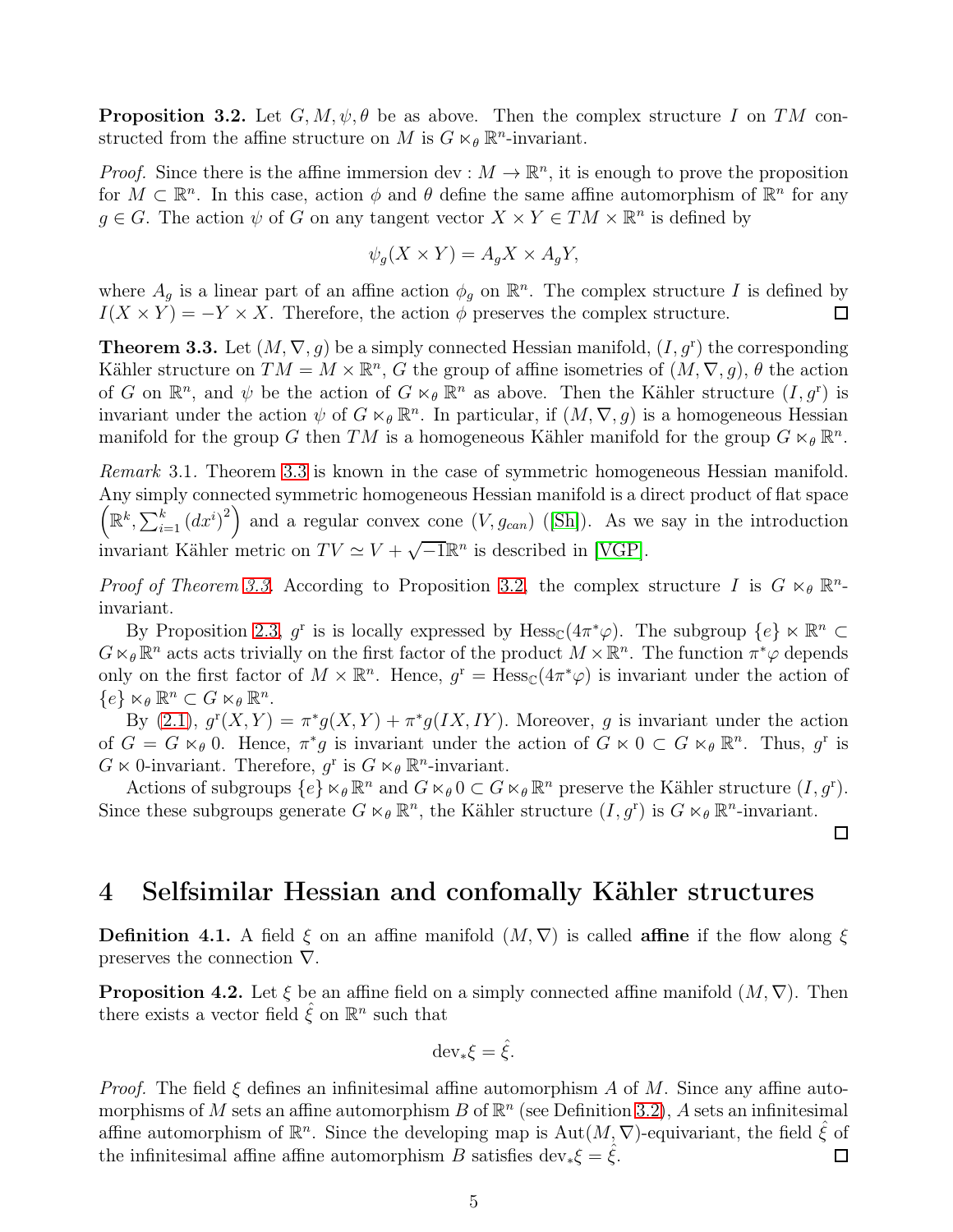**Definition 4.3.** A selfsimilar Hessian manifold  $(M, \nabla, g, \xi)$  is a Hessian manifold  $(M, \nabla, g)$ endowed with an affine field  $\xi$  satisfying  $\mathcal{L}_{\xi}g = 2g$ .

<span id="page-5-0"></span>**Lemma 4.4.** Let  $(M, \nabla, g, \xi)$  be a simply connected selfsimilar Hessian manifold. Consider the field  $\hat{\xi}$  on  $\mathbb{R}^n$  defined in Propostion [4.2.](#page-4-3) Denote by  $\pi$  the natural projection from  $M \times \mathbb{R}^n$ to M and  $\xi_1 := \xi \times 0 \in TM \times T\mathbb{R}^n$ ,  $\xi_2 := 0 \times \hat{\xi} \in TM \times T\mathbb{R}^n$ . Then we have:

- (i)  $\mathcal{L}_{\xi_1} \pi^* g = 2\pi^* g.$
- (ii)  $\mathcal{L}_{\xi_2} \pi^* g = 0.$
- (iii)  $\mathcal{L}_{\xi_1+\xi_2}I = 0.$

where  $\mathcal L$  is the Lie derivative.

*Proof.* i) Since  $\pi^*g$  depends only on the projection  $\pi$  on M, we have

$$
\mathcal{L}_{\xi_1}\pi^*g = \pi^*(\mathcal{L}_{\pi*\xi_1}g) = \pi^*\mathcal{L}_\xi g = 2\pi^*g.
$$

ii) Since  $\pi^*g$  depends only on the projection  $\pi$  on M and  $\pi_*\xi_2 = 0$ , we have

$$
\mathcal{L}_{\xi_2}\pi^*g=\pi^*\left(\mathcal{L}_{\pi_*\xi_2}g\right)=0.
$$

iii) Since the condition is local, we can suppose that  $M \subset \mathbb{R}^n$ . The field  $\xi$  is locally defines a 1-parameter family of actions  $A_t = \exp t\xi$ . Then the field  $\xi_1 + \xi_2$  locally defines 1-parameter family of actions  $A_t \times A_t$  on  $M \times \mathbb{R}^n \subset \mathbb{R}^n \times \mathbb{R}^n$ . The action  $A_t \times A_t$  preserves the complex structure. Thus  $\xi_1 + \xi_2 = \frac{d}{dt} (A_t \times A_t)|_{t=0}$  is holomorphic.

**Definition 4.5.** A selfsimilar Kähler manifold  $(M, I, g, \xi)$  is a Kähler manifold  $(M, I, g)$ endowed with a holomorphic vector field  $\xi$  satisfying

$$
\mathcal{L}_{\xi}g=2g.
$$

**Proposition 4.6.** Let  $(M, \nabla, g, \xi)$  be a simply connected selfsimilar Hessian manifold,  $I, g^r, \xi_1, \xi_2$ as above. Then  $(M \times \mathbb{R}^n, I, g^r, \xi_1 + \xi_2)$  is a selfsimilar Kähler manifold.

Proof. By Lemma [4.4,](#page-5-0) we have

$$
\mathcal{L}_{\xi_1+\xi_2}\pi^*g=2\pi^*g\quad\text{and}\quad\mathcal{L}_{\xi_1+\xi_2}I=0.
$$

Combining this with [\(2.1\)](#page-3-2), we obtain that

$$
\mathcal{L}_{\xi_1+\xi_2}g^{\mathrm{r}}=2g^{\mathrm{r}}.
$$

By the item (iii) of Lemma [4.4,](#page-5-0)  $\xi_1 + \xi_2$  is a holomorhic vector field. Thus,  $(M \times \mathbb{R}^n, I, g^r, \xi_1 + \xi_2)$ is a selfsimilar Kähler manifold.  $\Box$ 

<span id="page-5-1"></span>**Lemma 4.7.** Let  $(M, \nabla, g, \xi)$  be a simply connected selfsimilar Hessian manifold,  $(I, g^{\text{r}})$  the corresponding Kähler structure on  $TM = M \times \mathbb{R}^n$ , and G the group of affine isometries of M preserving  $\xi$ . Then  $\pi^* g(\xi_1, \xi_1)$  is a  $G \ltimes_{\theta} \mathbb{R}^n$ -invariant function on  $M \times \mathbb{R}^n$  satisfying

$$
\mathcal{L}_{\xi_1+\xi_2}(\pi^*g(\xi_1,\xi_1)) = 2\pi^*g(\xi_1,\xi_1)
$$

at any point.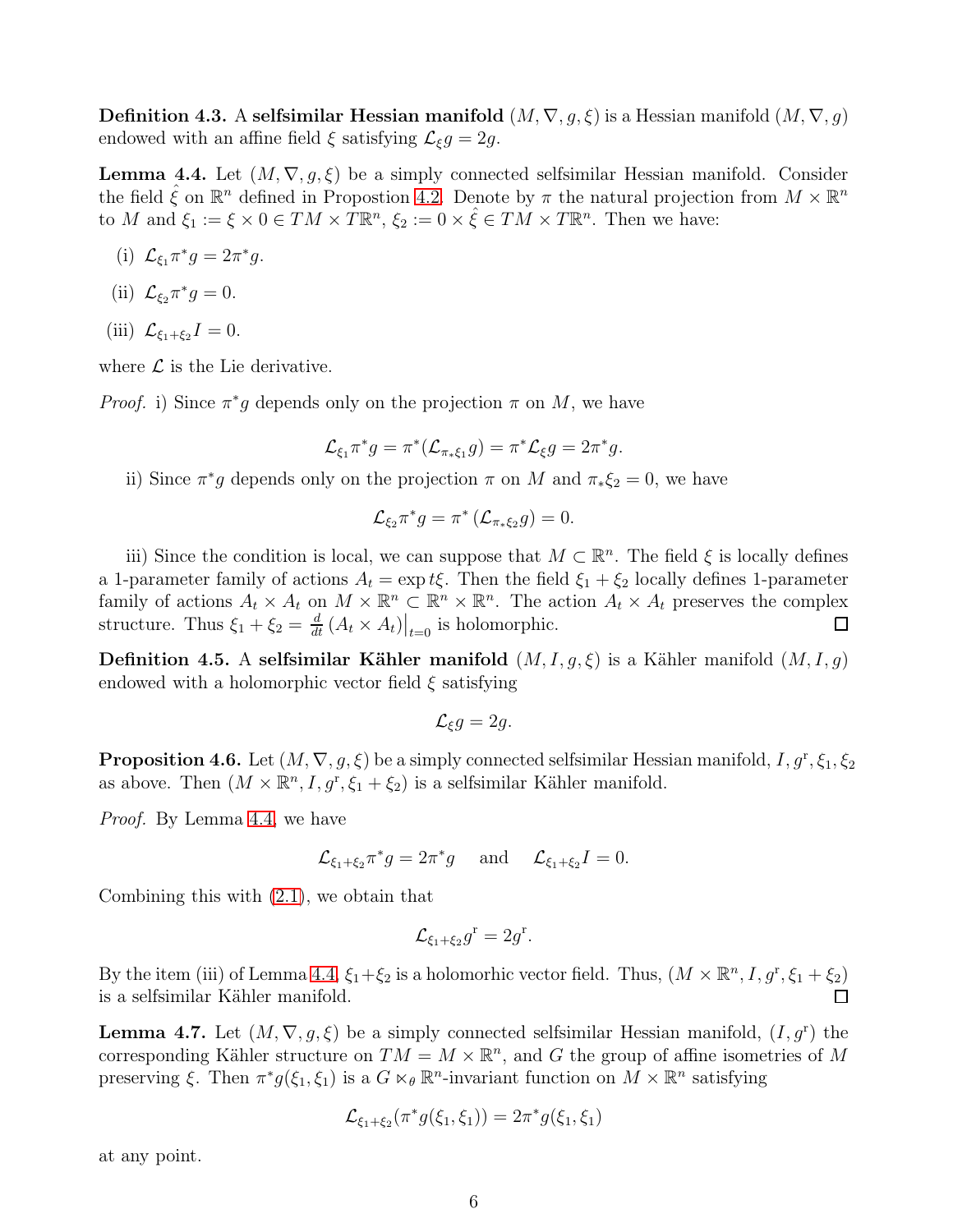*Proof.* Since  $\pi^*g$  and  $\xi_1$  are  $G \ltimes_{\theta} \mathbb{R}^n$ -invariant, the function  $\pi^*g(\xi_1, \xi_1)$  is  $G \ltimes \mathbb{R}^n$ -invariant. A Lie derivative of a metric if defined by

$$
(\mathcal{L}_X g)(X,Y) = (\mathcal{L}_X) g(X,Y) - g(\mathcal{L}_X Y, Z) - g(Y, \mathcal{L}_X Z).
$$

We have  $[\xi_1, \xi_2] = 0$ . Therefore,

$$
\mathcal{L}_{\xi_1+\xi_2}(\pi^*g(\xi_1,\xi_1))=(\mathcal{L}_{\xi_1+\xi_2}\pi^*g)\,\pi^*g(\xi_1,\xi_1).
$$

Combining this with items (i) and (ii) of Lemma [4.4,](#page-5-0) we get

$$
\mathcal{L}_{\xi_1+\xi_2}(\pi^*g(\xi_1,\xi_1))=2\pi^*g(\xi_1,\xi_1).
$$

**Definition 4.8.** A (globally) conformally Kähler structure on a manifold N is a collection  $(I, f\omega)$ , where  $(I, \omega)$  is a Kähler structure and f is a positive definite function on N.

Let G be the group of affine isometries of a selfsimilar affine manifold  $(M, \nabla, \xi, g)$  preserving  $\xi$  and  $\xi$  is complete. Let  $\rho_t = (\exp t\xi)$  be an affine action of R on M. The action of G preservers ξ. Therefore, this action commutes with  $ρ$ . Thus, there is an action of  $\mathbb{R} \times G$  on M defined by  $\theta_{t\times g}(m) = \rho_t(\theta_g(m)).$ 

<span id="page-6-0"></span>**Theorem 4.9.** Let  $(M, \nabla, g, \xi)$  be a simply connected selfsimilar Hessian manifold,  $(I, \omega)$ the corresponding Kähler structure on  $M \times \mathbb{R}^n$ , G the group of affine isometries of  $(M, \nabla, g)$ preserving  $\xi$ , the actions  $\theta$  and  $\tilde{\theta}$  as above,  $\pi : M \times \mathbb{R}^n \to M$  the natural projection and  $\omega_{c.K.} = \pi^* \left( g(\xi, \xi)^{-1} \right) \omega$ . Then the following conditions are satisfies:

- i) The pair  $(I, \omega_{c.K.})$  is a  $G \ltimes_{\theta} \mathbb{R}^n$ -invariant conformally Kähler structure on  $M \times \mathbb{R}^n$ .
- ii) If the field  $\xi$  is complete then  $(I, \omega_{c.K.})$  is  $(\mathbb{R} \times G) \ltimes_{\hat{\theta}} \mathbb{R}^n$ -invariant.
- iii) If the field  $\xi$  is complete and G acts transitively on the level surface  $S = \{g(\xi, \xi) = 1\} \subset$ M then  $(M \times \mathbb{R}^n, I, \omega_{c.K.})$  is homogeneous conformally Kähler manifold for the group  $(\mathbb{R} \times G) \ltimes_{\tilde{\theta}} \mathbb{R}^n$ .

*Proof.* i) According to Lemma [4.7](#page-5-1) the function  $(\pi^* g(\xi_1, \xi_1))^{-1}$  is  $G \ltimes \mathbb{R}^n$ -invariant. According to Theorem [3.3,](#page-4-1)  $\omega$  is  $G \ltimes \mathbb{R}^n$ -invariant. Hence,  $\omega_c$ . K is  $G \ltimes \mathbb{R}^n$ -invariant. By Proposition [3](#page-4-2).2, the complex structure I is  $G \ltimes \mathbb{R}^n$ -invariant. Thus, the conformally Kähler structure  $(I, \omega_{c.K.})$ is  $G \ltimes \mathbb{R}^n$ -invariant.

ii) The action of a subgroup

$$
(\mathbb{R} \times 0) \ltimes_{\hat{\theta}} 0 \subset (\mathbb{R} \times G) \ltimes_{\hat{\theta}} \mathbb{R}^n.
$$

is generated by the vector field  $\xi_1 + \xi_2$ . By Lemma [4.7,](#page-5-1) we have

$$
\mathcal{L}_{\xi_1+\xi_2}(\pi^*g(\xi_1,\xi_1))^{-1}=(\pi^*g(\xi_1,\xi_1))^{-2}\mathcal{L}_{\xi_1+\xi_2}(\pi^*g(\xi_1,\xi_1))^{-1}=-2(\pi^*g(\xi_1,\xi_1))^{-1}.
$$

Therefore,

$$
\mathcal{L}_{\xi_1+\xi_2}\omega_{c.K.} = \mathcal{L}_{\xi_1+\xi_2} \left( \pi^* \left( g(\xi,\xi)^{-1} \right) \omega \right) = \mathcal{L}_{\xi_1+\xi_2} \left( \pi^* g(\xi_1,\xi_1) \right)^{-1} \omega + \mathcal{L}_{\xi_1+\xi_2}\omega = -2\omega + 2\omega = 0.
$$

 $\Box$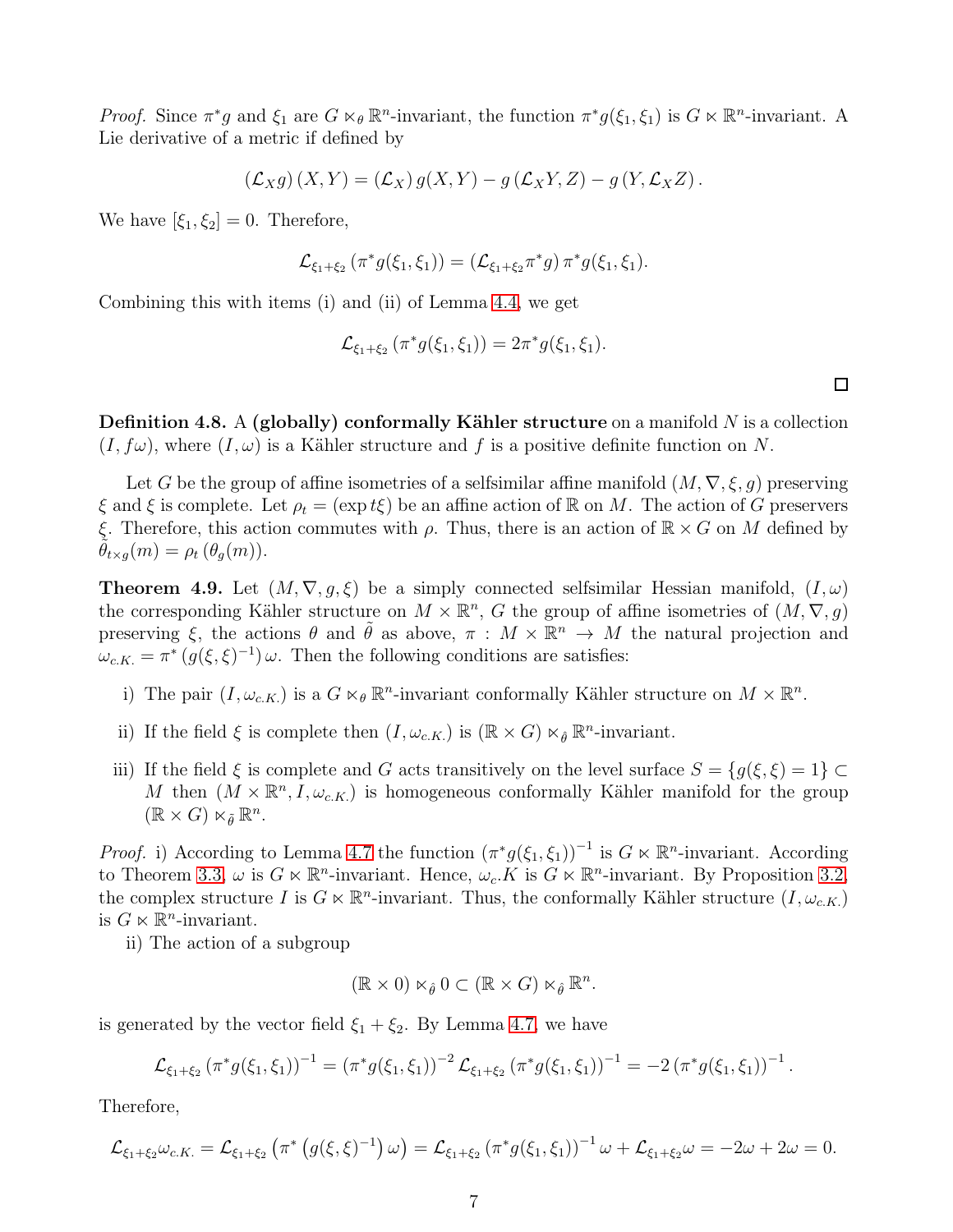Hence, if the field  $\xi$  is complete then  $\omega_{c,K}$  is invariant under the action of the subgroup  $(\mathbb{R} \times 0) \ltimes_{\hat{\theta}} 0$ . By Lemma [4.4,](#page-5-0) the complex structure I is invariant under the action of  $(\mathbb{R} \times 0) \ltimes_{\hat{\theta}} 0$ . As we showed above, the c.K. structure  $(I, \omega_{c,K})$  is invariant under the action of the group

$$
G \ltimes_{\theta} \mathbb{R}^n = (0 \times G) \ltimes_{\hat{\theta}} \mathbb{R}^n.
$$

Therefore,  $(I, \omega_{c.K.})$  is  $(\mathbb{R} \times G) \times_{\hat{\theta}} \mathbb{R}^n$ -invariant.

iii) The subgroups  $(\mathbb{R} \times \{e\}) \times_{\tilde{\theta}} \{0\} \subset (\mathbb{R} \times G) \times_{\hat{\theta}} \mathbb{R}^n$  act on the function  $\pi^* g(\xi, \xi)$  be the rule

$$
\psi^*_{(r \times e) \ltimes_{\tilde{\theta}} 0} \pi^* g(\xi, \xi) = r^2 \pi^* g(\xi, \xi).
$$

Thus, we can can send any point of  $M \times \mathbb{R}^n$  by the action of this group to a point of  $S \times \mathbb{R}^n$ . The group  $(\{0\} \times G) \times_{\tilde{\theta}} \mathbb{R}^n = G \ltimes_{\theta} \mathbb{R}^n$  acts transitively on  $S \times \mathbb{R}^n$ . Therefore,  $(\mathbb{R} \times G) \ltimes_{\tilde{\theta}} \mathbb{R}^n$ acts transitively on  $M \times \mathbb{R}^n$ .

## <span id="page-7-0"></span>5 An example: homogeneous regular convex cones

**Definition 5.1.** A set  $V \in \mathbb{R}^n$  is a **cone** if and only if for any  $x \in V$  and  $a \in \mathbb{R}^{>0}$  we have  $ax \in V$ . We say that a cone V is **regular** if it does not contain any straight full line.

<span id="page-7-2"></span>**Theorem 5.2** ( $|V|$ ,  $|VGP|$ ). Let V be a homogeneous convex cone. Then there exists a function  $\varphi$  satisfying the following conditions.

- (i) The bilinear form  $g_{can} = \text{Hess}(\ln \varphi)$  is  $\text{Aut}(V)$ -invariant Hessian metric.
- (ii) The level line  $\varphi = 1$  is  $\text{Aut}_{SL}(V)$ -invariant.
- (iii) The bilinear form  $g_{can}^r$  is  $Aut(V) \ltimes \mathbb{R}^n$ -invariant Kähler structure on  $TM \simeq V \oplus \sqrt{-1}\mathbb{R}^n$ .
- (iv) The bilinear form  $g_{con}$  = Hess  $\varphi$  is Aut<sub>SL</sub>(V)-invariant Hessian metric satisfying the condition  $\mathcal{L}_{\rho}g_{con} = -ng$ , where  $\rho = \sum_{i=1}^{n} x^{i} \frac{\partial}{\partial x^{i}}$  is the radiant vector field.

According to item (iv) of Theorem [5.2,](#page-7-2)  $(V, g_{con}, -\frac{2}{n})$  $\frac{2}{n}\rho$ ) is a selfsimilar Hessian manifold.

**Definition 5.3.** Let V be a convex regular cone. Then  $V \oplus \sqrt{-1}\mathbb{R}^n$  is biholomorphic to a bounded domain in  $\mathbb{C}^n$ . All complex domains arising by this way are called **Siegel domain of** the first kind.

The item *(iii)* of Theorem [5.2](#page-7-2) states that any homogeneous Siegel domain of the first kind admits a homogeneous Kähler structure. Applying Theorem [4.9](#page-6-0) to the manifold  $V$  with a metric  $g_{con}$  and action of  $\text{Aut}_{SL}(V)$  we get a similar result.

Corollary 5.4. Any homogeneous Siegel domain of the first kind admits a homogeneous conformally Kähler structure.

## <span id="page-7-1"></span>6 The c-map for homogeneous manifolds

**Definition 6.1.** A special Kähler manifold  $(M, I, g, \nabla)$  is a Kähler manifold  $(M, I, g)$  endowed with a torsion free symplectic connection  $\nabla$  such that g is a Hessian metric with respect to  $q$ .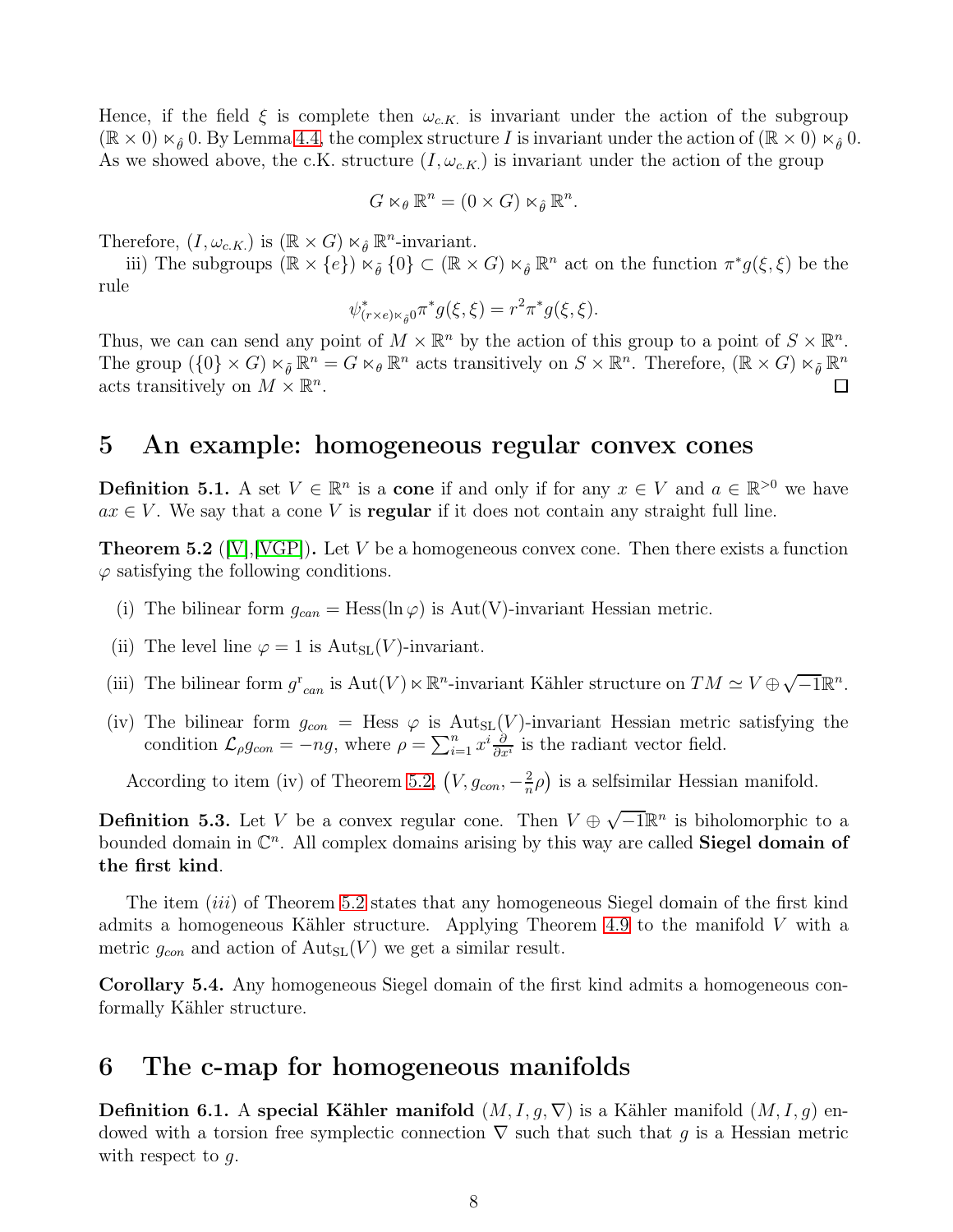**Theorem 6.2** ([\[CMMS2\]](#page-9-6), [\[ACM\]](#page-9-7)). Let  $(M, I, q, \nabla)$  be a special Kähler manifold. Using the connection  $\nabla$  we can identify  $T(T^*M) = T^h(T^*M) \oplus T^v(T^*M) = \pi^*TM \oplus \pi^*TM$ , where  $\pi : TM \to M$  is the canonical projection,  $T^h(T^*M)$  and  $T^v(T^*M)$  are the horizontal and vertical distribution defined by  $\nabla$ . Using this identification we define

$$
g^{c} = \begin{pmatrix} g & 0 \\ 0 & g^{-1} \end{pmatrix}, \quad I_1 = \begin{pmatrix} I & 0 \\ 0 & I^* \end{pmatrix}, \quad I_2 = \begin{pmatrix} 0 & -\omega^{-1} \\ \omega & 0 \end{pmatrix}, \quad I_3 = I_1 I_2.
$$

Then  $(T^*M, I_1, I_2, I_3, g^c)$  is a hyper-Kähler manifold.

**Definition 6.3.** The correspondence which associates the hyper-Kähler manifold  $(T^*M, I_1, I_2, I_3, g^c)$ to a special Kähler manifold  $(M, I, g, \nabla)$  is called the (affine) c-map (see [\[AC\]](#page-9-3)).

The flat connection  $\nabla$  sets a trivialization  $TM \simeq M \times \mathbb{R}^n$ . An affine action  $\phi$  of G on M sets an affine action of G on  $\mathbb{R}^n$  (see section 3). Since the bilinear form  $\omega$  is  $\nabla$ -flat, we can consider  $\omega$  as a bilinear form on  $\mathbb{R}^n$ . Hence,  $\omega$  sets an identification of  $\mathbb{R}^n$  and  $(\mathbb{R}^n)^*$ . Thus, we can consider the conjugate action  $\hat{\theta}$  of G on  $(\mathbb{R}^n)^*$ . Define the action  $\hat{\psi}$  of  $G \ltimes_{\hat{\theta}} (\mathbb{R}^n)^*$  on  $T^*M \simeq M \times (\mathbb{R}^n)^*$  by

$$
\hat{\psi}_{a\ltimes_{\theta}u}(m\times v)=\phi_a(m)\times(\hat{\theta}_a(v)+u),
$$

The  $\nabla$ -flat bilinear form  $\omega$  sets an identification  $TM \simeq M \times \mathbb{R}^n \simeq M \times (\mathbb{R}^n)^* \simeq T^*M$ . Thus, we can define an action of  $G \ltimes_{\theta^*} (\mathbb{R}^n)^* = G \ltimes_{\theta} \mathbb{R}^n$  on  $T^*M \simeq M \times (\mathbb{R}^n)^*$ . and fields  $\xi_1 \in T^h(T^*M)$ ,  $\xi_2 \in T^v(T^*M).$ 

<span id="page-8-1"></span>**Theorem 6.4.** Let  $(M, I, g, \nabla)$  be a special Kähler manifold, G the group of affine holomorphic isometries of  $(M, I, g, \nabla), \hat{\theta}$  the action of G on  $(\mathbb{R}^n)^*, \hat{\psi}$  the action of  $G \ltimes_{\theta} (\mathbb{R}^n)^*$  on  $(\mathbb{R}^n)^*$ as above. Then the hyper-Kähler structure  $(I_1, I_2, I_3, g^c)$  is invariant under the action  $\hat{\psi}$  of  $G \ltimes_{\hat{\theta}} \mathbb{R}^n$ . In particular, if  $(M, I, g, \nabla)$  is a homogeneous special Kähler manifold for a group G then  $(T^*M, I_1, I_2, I_3, g^c)$  is a homogeneous hyper-Kähler manifold for the group  $G \ltimes_{\hat{\theta}} (\mathbb{R}^n)^*$ .

*Proof.* Tensors  $g^c, I_1, I_2, I_3$  depends only on the first factor of  $M \times (\mathbb{R}^n)^*$ . The action  $\hat{\psi}$  acts on the first factor as  $\phi$ . Tensors g, I,  $\omega$  on M are invariant with respect to the action  $\phi$  of the group G. Hence,  $g^{-1}, I^*, -\omega^{-1}$  are invariant with respect to the action  $\phi$ , too. Therefore,  $g^c, I_1, I_2, I_3$ are invariant with respect to the action  $\hat{\psi}$ . Moreover, if the action  $\phi$  of G on M is transitive, then the action  $\hat{\psi}$  of  $G \ltimes_{\theta} (\mathbb{R}^n)^*$  on  $T^*M \simeq M \times (\mathbb{R}^n)^*$  is transitive. Thus, if  $(M, I, g, \nabla)$  is a homogeneous special Kähler manifold for a group G then  $(T^*M, I_1, I_2, I_3, g^c)$  is a homogeneous hyper-Kähler manifold for the group  $G \ltimes_{\hat{\theta}} (\mathbb{R}^n)^*$ .  $\Box$ 

# <span id="page-8-0"></span>7 Selfsimilar special Kähler and conformally hyper-Kähler manifolds

Definition 7.1. A (globally) conformally hyper-Kähler structure on a manifold  $N$  is a collection  $(fg, I_1, I_2, I_3)$ , where  $(g, I_1, I_2, I_3)$  is a hyper-Kähler structure and f is a positive definite function on M.

**Definition 7.2.** A selfsimilar special Kähler manifold  $(M, I, g, \nabla, \xi)$  is a special Kähler manifold  $(M, I, g, \nabla)$  endowed with an affine vector field  $\xi$  satisfying  $\mathcal{L}_{\xi}g = 2g$ .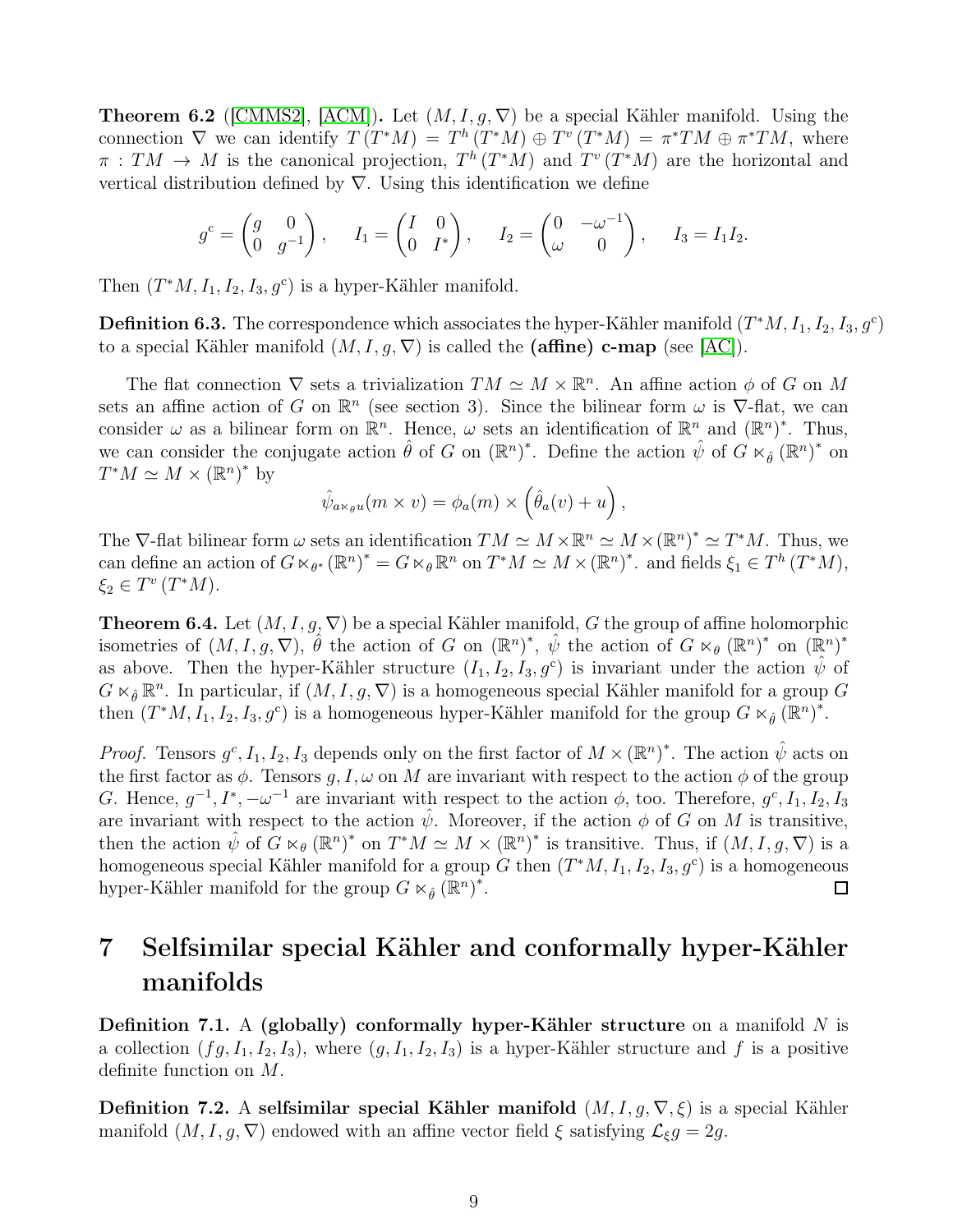<span id="page-9-8"></span>**Theorem 7.3.** Let  $(M, I, g, \nabla, \xi)$  be a selfsimilar special Kähler manifold, G the group of affine holomorphic isometries of  $(M, I, g, \nabla)$  preserving  $\xi$ ,  $(I_1, I_2, I_3, g^c)$  the corresponding hyper-Kähler structure on  $T^*M$ ,  $\pi: M \times \mathbb{R}^n \to M$  the natural projection, and  $g_{c,h,K} = \pi^* (g(\xi, \xi))^{-1} g^c$ . Then the following conditions are satisfies:

- i) The collection  $(g_{c,h,K}, I_1, I_2, I_3)$  is  $G \ltimes_{\hat{\theta}} (\mathbb{R}^n)^*$ -invariant hyper-Kähler structure on  $T^*M$ .
- ii) If the field  $\xi$  is complete then  $(g_{c.h.K}, I_1, I_2, I_3)$  is  $(\mathbb{R} \times G) \ltimes_{\hat{\theta}} (\mathbb{R}^n)^*$ -invariant.
- iii) If the field  $\xi$  is complete and G acts transitively on the level surface  $S = \{g(\xi, \xi) = 1\} \subset M$ then  $(g_{c,h,K}, I_1, I_2, I_3)$  is homogeneous conformally hyper-Kähler manifold for the group  $(\mathbb{R} \times G) \ltimes_{\tilde{\theta}} (\mathbb{R}^n)^*$ .

*Proof.* By the same argument as in the Theorem [6.4,](#page-8-1) the hyper-Kähler structure  $(I_1, I_2, I_3, g^c)$ is  $G \ltimes_{\hat{\theta}} (\mathbb{R}^n)^*$ -invariant. Then the proof of Theorem 7.3 coincides with the poof of Theorem [4.9.](#page-6-0)

 $\Box$ 

## References

- <span id="page-9-3"></span> $|AC|$  D.V. Alekseevsky, V. Cortés, Geometric construction of the r-map: from affine special real to special Kähler manifolds, Comm. Math. Phys. 291 (2009), 579-590.
- <span id="page-9-5"></span>[ACD] D. V. Alekseevsky, V. Cortés, C. Devchand. Special complex manifolds, J. Geom. Phys., 42(1-2):85–105, 2002.
- [ACHK] D. V. Alekseevsky, V. Cortés, K. Hasegawa, Y. Kamishima, Homogeneous locally conformally Kähler and Sasaki manifolds Int. J. Math.  $26$  (2015), 1541001, 29 pp.
- [AHK] D.V Alekseevsky, K. Hasegawa, Y. Kamishima Homogeneous Sasaki and Vaisman manifolds of unimodular Lie groups, preprint [arXiv:1810.01095v](http://arxiv.org/abs/1810.01095)1 (2018).
- <span id="page-9-7"></span>[ACM] D.V. Alekseevsky, V. Cortés, T. Mohaupt Conification of Kähler and hyper-Kähler manifolds Comm. Math. Phys. 324 (2013), no. 2, 637-655.
- <span id="page-9-0"></span>[C] V. Cortés, Homogeneous special geometry, Transform. Groups 1 (4) (1996) 337–373
- [CDM] V. Cortés, P.-S. Dieterich, T. Mohaupt, ASK/PSK-correspondence and the r-map, Lett. Math. Phys. 108 No. 5 (2018), 1279-1306
- <span id="page-9-1"></span>[CMMS1] V. Cortez, C. Mayer, T. Mohaupt, F. Saueressig, Special Geometry of Euclidean Supersymmetry I: Vector Multiplets J. High Energy Phys. 03 (2004), 28 pp.
- <span id="page-9-6"></span>[CMMS2] V. Cortez, C. Mayer, T. Mohaupt, F. Saueressig, Special geometry of Euclidean Supersymmetry II: hypermultiplets and the c-map J. High Energy Phys. 06 (2005) 025.
- <span id="page-9-2"></span>[CM] V. Cortez, T. Mohaupt Special Geometry of Euclidean Supersymmetry III: the local r-map, instantons and black holes J. High Energy Phys. 66 no. 7 (2009), 66 pp.
- <span id="page-9-4"></span>[F1] A. Figalli, On the Monge-Ampère Equation 70e annee, no 1147 (2018).